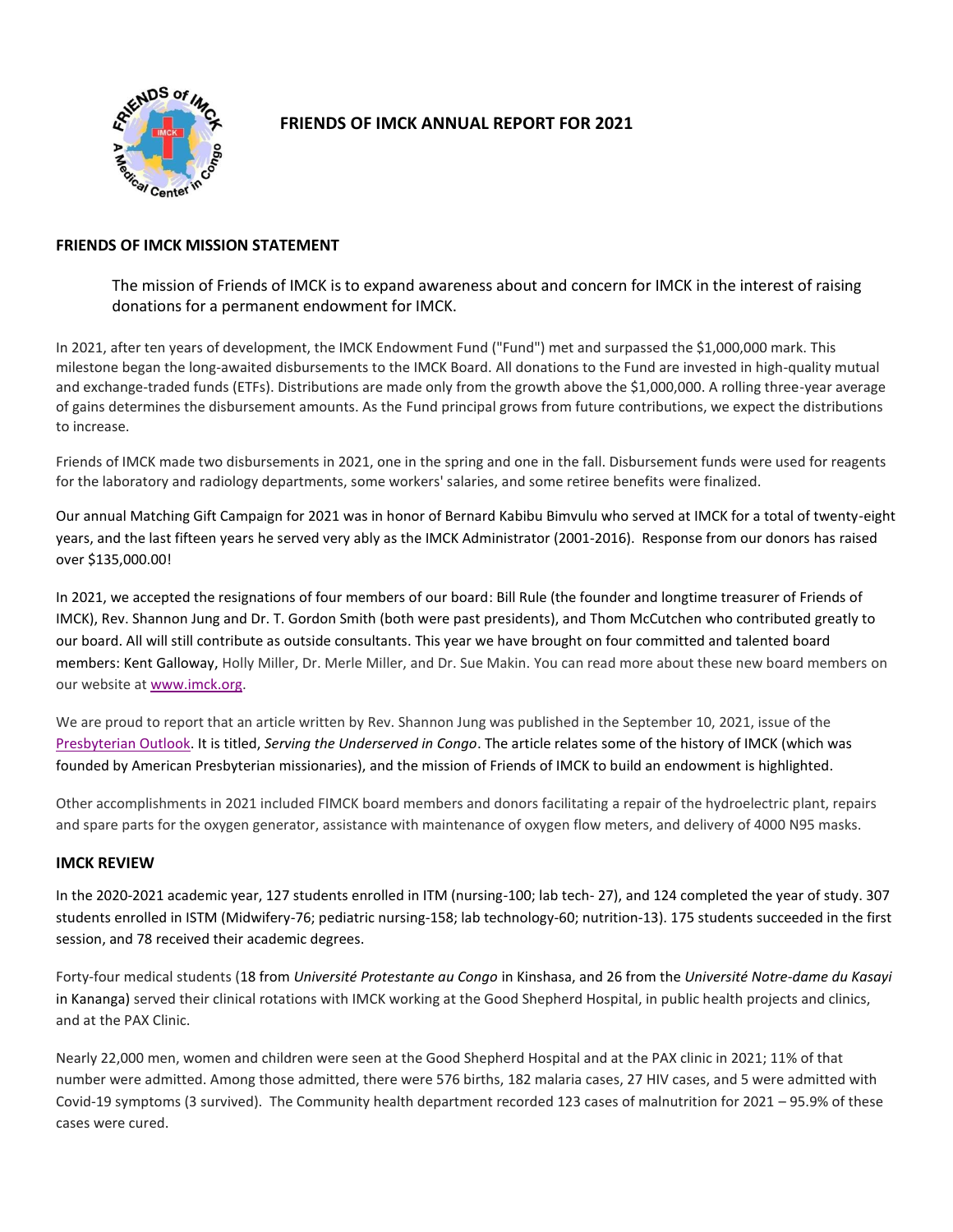### **FINANCIALS**

Friends of IMCK is committed to transparency with both our donors and our partners. Please review our 2021 financial results following.

| <b>Beginning Balance</b> | \$1,090,539.85 |
|--------------------------|----------------|
| <b>Income</b>            |                |
| Donations                | \$180,212.65   |
| Interest/Dividends       | \$24,672.45    |
| Unrealized Gain          | \$227,188.16   |
| <b>Expenditures</b>      |                |
| Disbursement to IMCK     | $-539,260.00$  |
| Fee for MBF sponsorship  | $-$4,362.00$   |
| <b>Ending Balance</b>    | \$1,478,991.11 |

### **THANK YOU TO OUR 2021 DONORS**

## **\$0-\$99** Kevin Berg Linda Cerbino Heather Copeland Elaine Crowder Janell Cutrer Raymond Dechert Robert Eiber William Eichelberger Connie Foster Hilary Flint Virginia Golder Marion Gore Mary Gould Colleen Grissom Richard Howard Ruth Ann Hull Deborah Inda Sarah Jarratt Carol Kientz George Lewandowski William Long Abel Lushiku & Elizabeth Schutte David Maynard Erin Ortlund Warren Powell Cynthia Shellhaas Gertrude Smith Kay Smith Katie Taylor Susan Van Boven John Whaley Doris Wiegartner Robert Zimmerman

#### **\$100-\$249**

Thomas Abrams Mamie Badibanga Karl Benson Dan Bibelheimer Sharon Blose Dennis Boyle James & Elizabeth Bryan Nancy Castillo David Conte Sandra Crowder E. Craig and Sandra Evans Hope Farrior Joanne Flint Sue Gibbons Penn E. Grove Summer & Yolima Guerrant Julie Hall Bryan & Ashley Hankla Cindy Haverstick Libin Ho Sharman Hurlow Maria & Andy Johanos Edwin Kang Monica Kolinski Kelli Krase Herb & Randi Long Sue Makin Beth Malchus-Stafa Gail Messick Bill & Jane Moore Betty Mullens Roger Newell Mona Ornelas Gaines Pittenger Elise Prayzich

Mark Radlauer Jonathan Schaffir John & Katharine Schultz Mary Ellen Stoll James Thompson David & Brigid Tinkler Bob & Anne Weber Westminster Presbyterian Church, Wilmington DE Grier & Jeannine White Rebecca White William White Lydia Wilfong Tom Williams Fred Williamson Emily Woeste

#### **\$250-\$999**

Kenneth & Pamela Adams Harry & Sylvia Bolton Richard & Judith Brown John Crane Alex & Christine Downie Thomas Freeland Jonathan Gayek Jane Goleman Farris & Thelma Goodrum Thomas Gunn Aurie Hall R. Holley Peter Hull Jay Iams Gary Johanson Margaret LeMaster Kathryn Manier Medical Symposium, Columbus